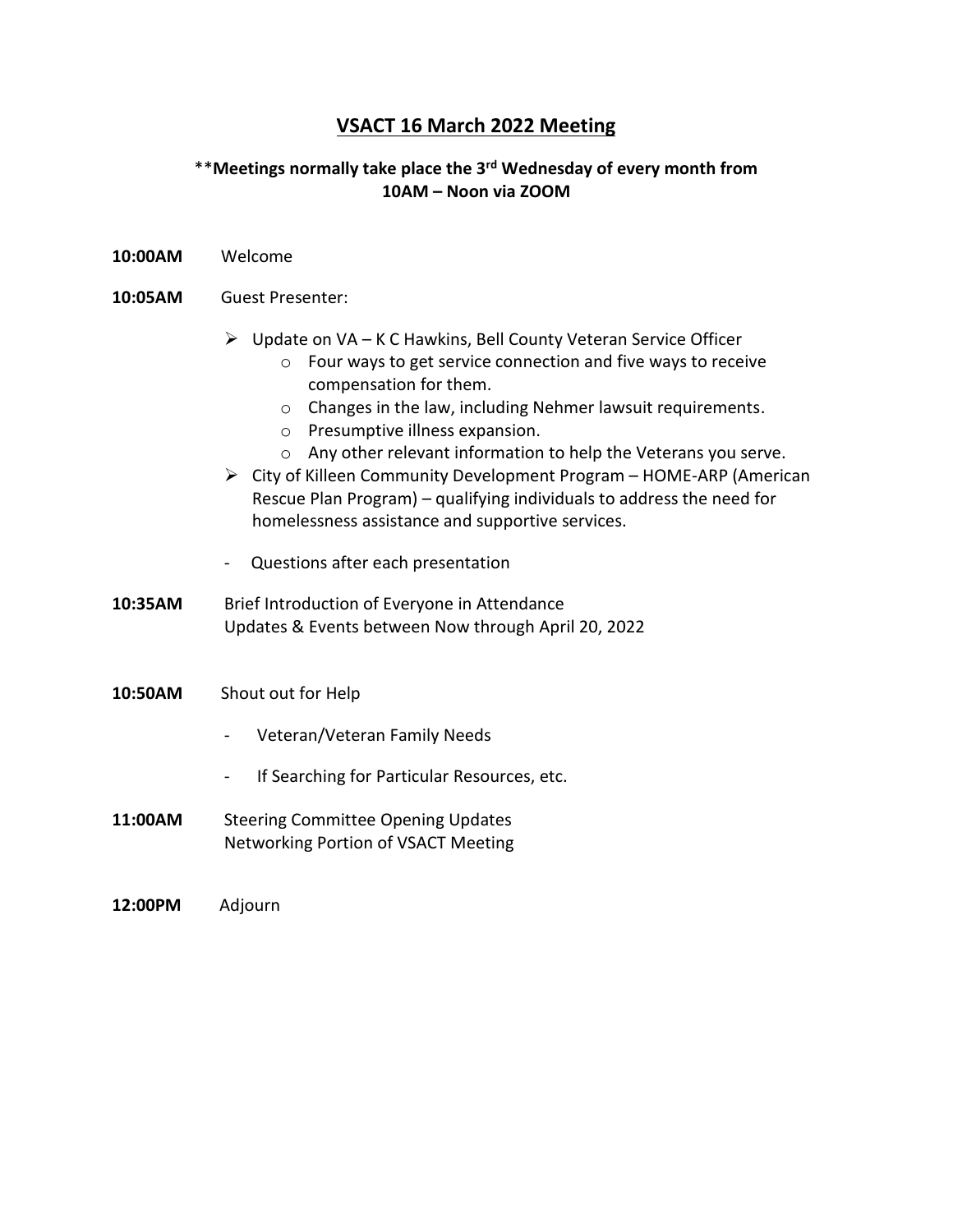## **VSACT 16 March 2022 Meeting**

**Michelle Aguayo[, CAFBHS.outreach@yahoo.com](mailto:CAFBHS.outreach@yahoo.com) Fort Hood behavioral health**

**Adrian Balbo Military OneSource - State Consultant Adrian.balbo@militaryonesource.com 737-704-1108**

**Denise Finger- Rock Springs - Denisefinger@spsh.com- 737.215.0621**

**The VA. Gulf War Registry is located at the Temple VA. BLDG. 146 tell # 254-743-2949, Pl. encourage Veterans that may be experiencing symptoms related to and of unknown origin. Thanks for all that you all do "One Team"**

**Art Spark Texas has two upcoming free virtual events. A Memoir writing workshop for veterans and a Women veteran songwriting workshop. I'll send Eventbrite links. April Sullivan, Art Spark Texas, april@artsparktx.org, 512-454-9912**

**https://www.eventbrite.com/e/reconstructing-memories-a-memoir-writing-workshop-with-brianturner-registration-290721896017**

**https://www.eventbrite.com/e/women-vets-moving-forward-through-the-arts-visual-art-andsongwriting-registration-290839337287**

**Department of Veterans Affairs**

**Please join us in Celebrating Women's History Month. This year theme is to honor the Providers and Caregivers that have helped and continue to bring us through this year's pandemic. You can join by teams or by phone.**

**The Federal Women's Program in collaboration with The Equal Employment Opportunity (EEO) Diversity Committee, invites you to join this year's Women's History Month Celebration. This year's program is both a tribute to the ceaseless work of caregivers and frontline workers during this ongoing pandemic and a recognition of the thousands of ways that women of all cultures have provided both healing and hope throughout history.**

**Please join us in celebrating Central Texas Veterans Health Care System (CTVHCS) Women that have contributed to healing, provided hope, and continue to carry us through this pandemic.**

**The Celebration will include guest from Executive Leadership, Chaplain Services and two keynote speakers that are Providers at CTVHCS. The Program will be held on March 24th, 12:30-1:10 pm via Microsoft Teams.**

**For more information, please contact Kimberly Kinerd - Federal Women's Special Emphasis Program Manager @ Kimberly.kinerd@va.gov or Shannon Kessler - Equal Employment Specialist @ Shannon.kessler1@va.g**

**Joan Vanicek, CTVHCS Housing near/accessible to healthy food. Sometimes only choices within range are fast food, dollar store, gas station/convenience stores and those stores often don't have much selection for healthy food.**